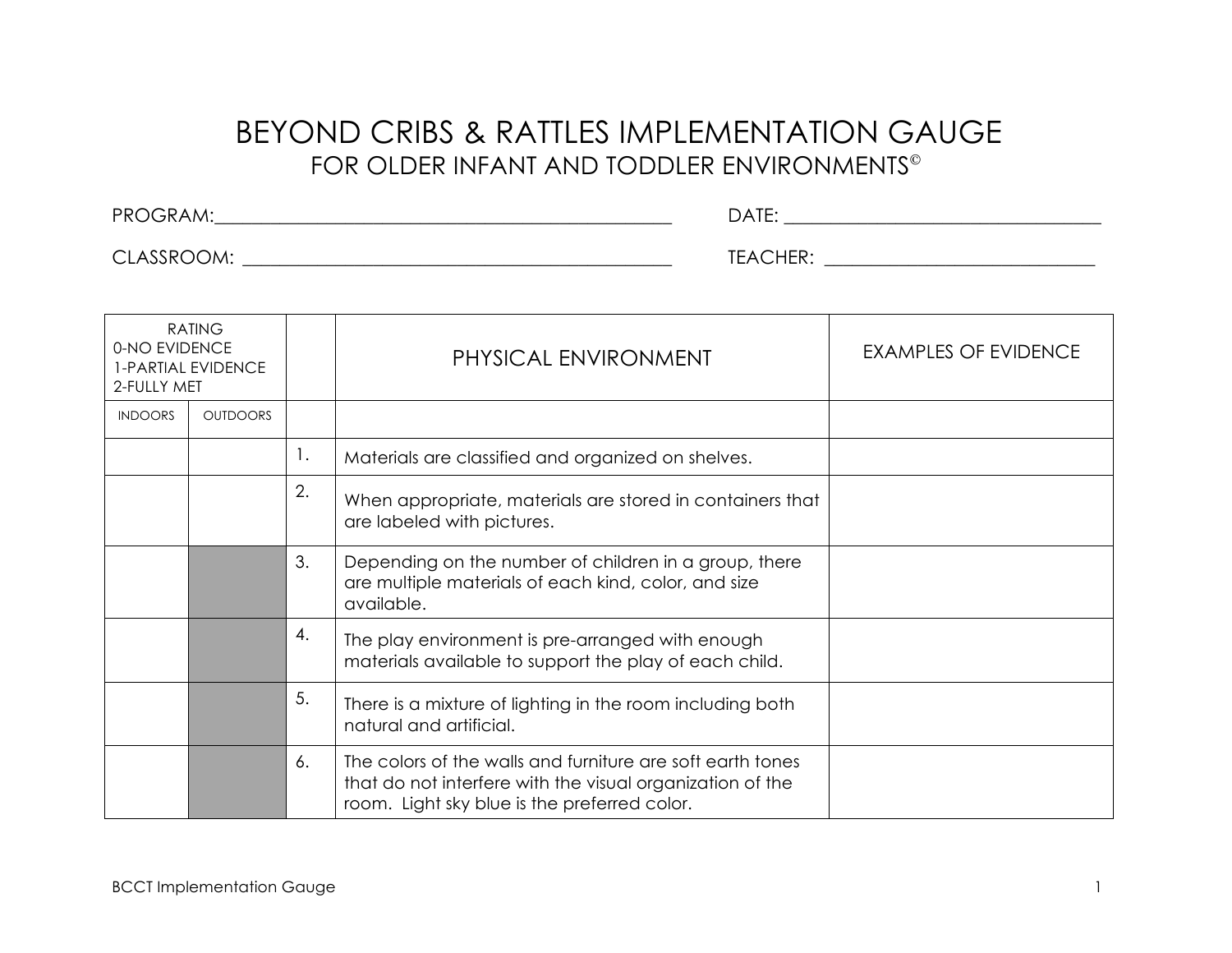| <b>RATING</b><br>0-NO EVIDENCE<br><b>1-PARTIAL EVIDENCE</b><br>2-FULLY MET |          |     | PHYSICAL ENVIRONMENT<br>(Continued)                                                                                                                                              | <b>EXAMPLES OF EVIDENCE</b> |
|----------------------------------------------------------------------------|----------|-----|----------------------------------------------------------------------------------------------------------------------------------------------------------------------------------|-----------------------------|
| <b>Indoors</b>                                                             | Outdoors |     |                                                                                                                                                                                  |                             |
|                                                                            |          | 7.  | Children's products are displayed on walls, shelves, and<br>bulletin boards. There is more child created products<br>displayed than adult/commercial products.                   |                             |
|                                                                            |          | 8.  | The furniture and equipment are arranged to support the<br>developmental needs of children, providing easy access<br>to materials. The majority of the furniture is child-sized. |                             |
|                                                                            |          | 9.  | The environment is uncluttered allowing space for<br>children and adults to move freely.                                                                                         |                             |
|                                                                            |          | 10. | The environment provides unobstructed access for<br>children and adults with limited mobility.                                                                                   |                             |
|                                                                            |          | 11. | The environment is orderly and free of trash or debris on<br>the floor or ground.                                                                                                |                             |
|                                                                            |          | 12. | There is NO use of television.                                                                                                                                                   |                             |
|                                                                            |          | 13. | Singing, playing instruments, and recorded<br>developmentally appropriate children's music or<br>classical music is used intermittently throughout each<br>day.                  |                             |
|                                                                            |          | 14. | Music is played at an appropriate volume so that<br>language exchanges and other experiences are not<br>interrupted.                                                             |                             |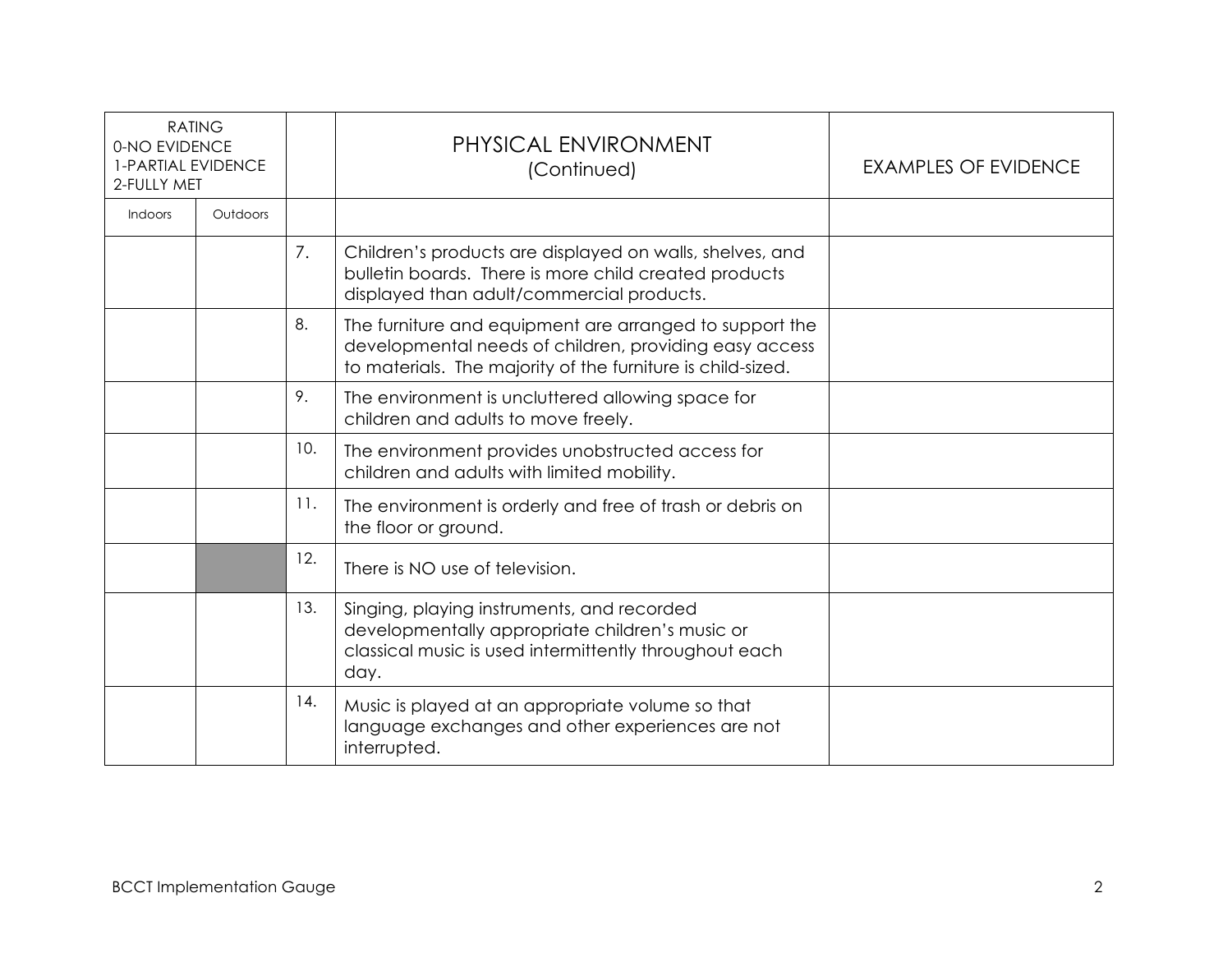| <b>RATING</b><br>0-NO EVIDENCE<br><b>1-PARTIAL EVIDENCE</b><br>2-FULLY MET |          |    | SCAFFOLDING THE PLAY EXPERIENCE                                                                                                                                               | <b>EXAMPLES OF EVIDENCE</b> |
|----------------------------------------------------------------------------|----------|----|-------------------------------------------------------------------------------------------------------------------------------------------------------------------------------|-----------------------------|
| <b>Indoors</b>                                                             | Outdoors |    |                                                                                                                                                                               |                             |
|                                                                            |          | 1. | The children have a minimum of 45 minutes of free<br>choice play between the pre-scaffolding introduction<br>and the post-scaffolding recall.                                 |                             |
|                                                                            |          | 2. | A lesson plan is displayed for each day. The Florida<br>Performance Standards are embedded in<br>developmentally appropriate ways.                                            |                             |
|                                                                            |          | 3. | There is INTENSITY in children's play allowing them to<br>experience the three kinds of play during each day and<br>throughout the year.                                      |                             |
|                                                                            |          |    | Example: Children are allowed to choose from an array<br>of activities everyday providing opportunities to engage<br>in dramatic, construction, and sensorimotor play.        |                             |
|                                                                            |          | 4. | Themes are used to create an umbrella for experiences.<br>The themes are appropriate for the developmental levels<br>of the children and are expanded to fit their interests. |                             |
|                                                                            |          | 5. | Books and other theme specific materials are evident<br>throughout the play environments.                                                                                     |                             |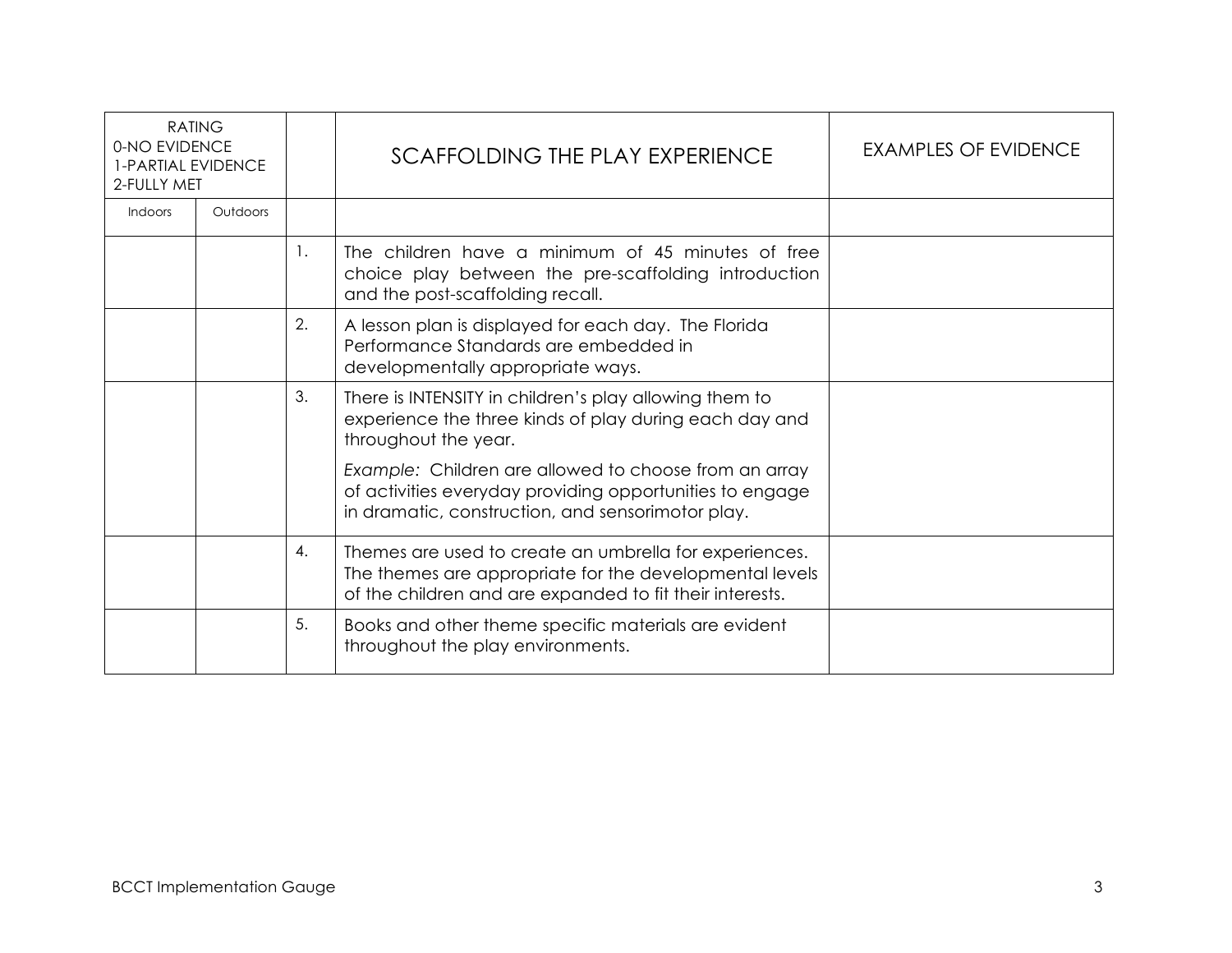| <b>RATING</b><br>0-NO EVIDENCE<br><b>1-PARTIAL EVIDENCE</b><br>2-FULLY MET |          |    | SCAFFOLDING THE PLAY EXPERIENCE<br>(Continued)                                                                                                                                                                                                                                                                                                                                                                                           | EXAMPLES OF EVIDENCE |
|----------------------------------------------------------------------------|----------|----|------------------------------------------------------------------------------------------------------------------------------------------------------------------------------------------------------------------------------------------------------------------------------------------------------------------------------------------------------------------------------------------------------------------------------------------|----------------------|
| Indoors                                                                    | Outdoors |    |                                                                                                                                                                                                                                                                                                                                                                                                                                          |                      |
|                                                                            |          | 6. | Scaffolding the pre-play experience:<br>The adult/teacher begins the play with a literacy<br>experience (i.e., book, song, poem, charting, etc.)<br>incorporating new vocabulary.<br>The adult/teacher explains the play spaces available.<br>The adult/teacher plans and implements an orderly<br>transition to play.                                                                                                                   |                      |
|                                                                            |          | 7. | Scaffolding the individual child's play experience:<br>The teacher asks open-ended questions and<br>enhances and extends the children's language.<br>The adult/teacher models appropriate problem-<br>solving skills through the use of positive language<br>exchanges.<br>During the play experience, the adult/teacher is<br>available to support each child's play through positive<br>scaffolding of their activities and behaviors. |                      |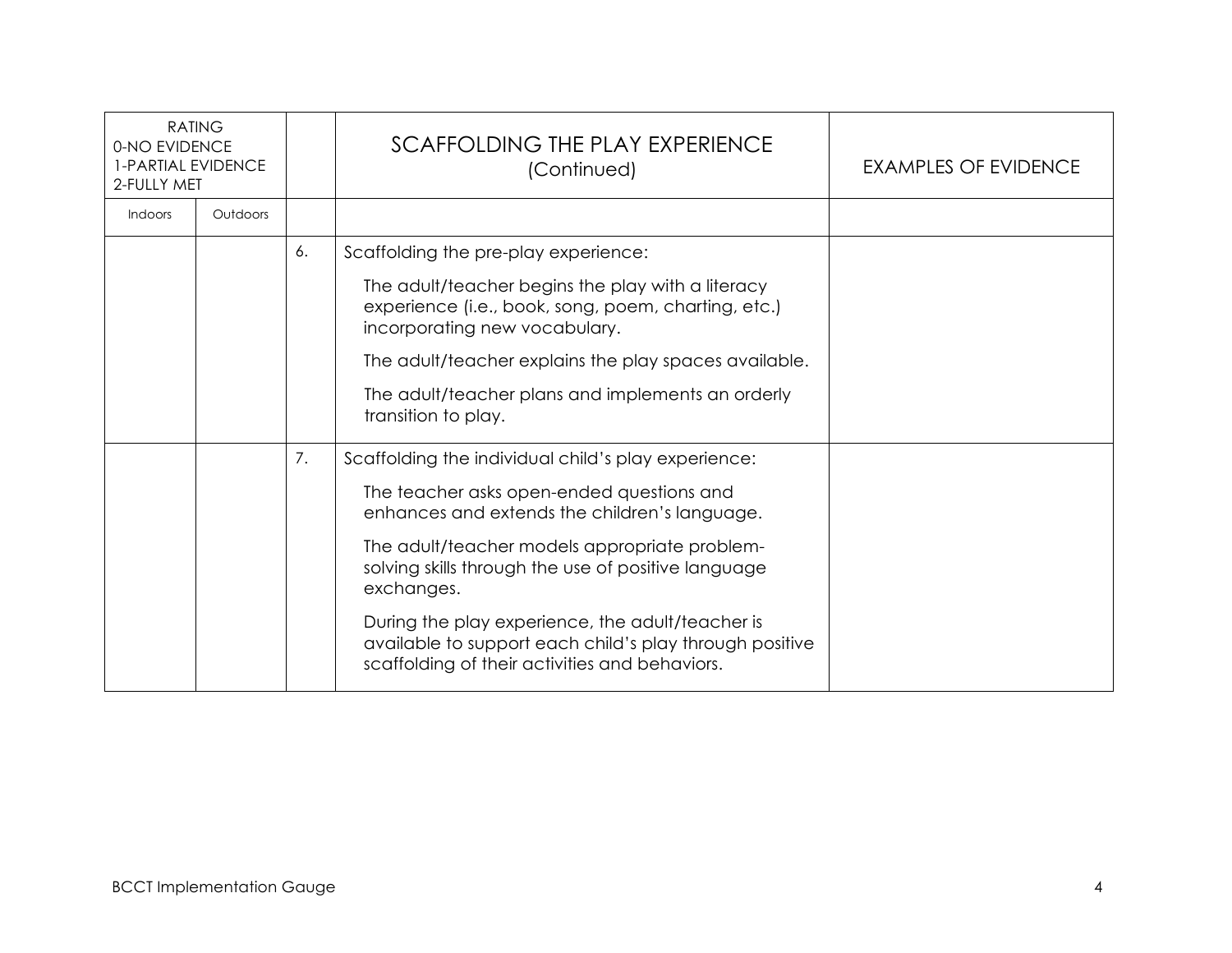| <b>RATING</b><br>0-NO EVIDENCE<br>1-PARTIAL EVIDENCE<br>2-FULLY MET |          |    | SCAFFOLDING THE PLAY EXPERIENCE<br>(Continued)                                                                                                                                                                                        | <b>EXAMPLES OF EVIDENCE</b> |
|---------------------------------------------------------------------|----------|----|---------------------------------------------------------------------------------------------------------------------------------------------------------------------------------------------------------------------------------------|-----------------------------|
| <b>Indoors</b>                                                      | Outdoors |    |                                                                                                                                                                                                                                       |                             |
|                                                                     |          | 8. | Scaffolding the post-play experience:                                                                                                                                                                                                 |                             |
|                                                                     |          |    | The adult/teacher provides ample notice that the play<br>experience will soon end allowing children to transition<br>smoothly from their play.                                                                                        |                             |
|                                                                     |          |    | The adult/teacher organizes and implements an<br>orderly clean-up of the play area using clean-up as a<br>positive learning experience through the classification,<br>seriation, and general organization of the play<br>environment. |                             |
|                                                                     |          |    | The adult/teacher recalls and reviews the play<br>experience allowing the children to share their<br>accomplishments.                                                                                                                 |                             |
|                                                                     |          | 9. | Teachers demonstrate an awareness of the importance<br>of introducing and defining new vocabulary.                                                                                                                                    |                             |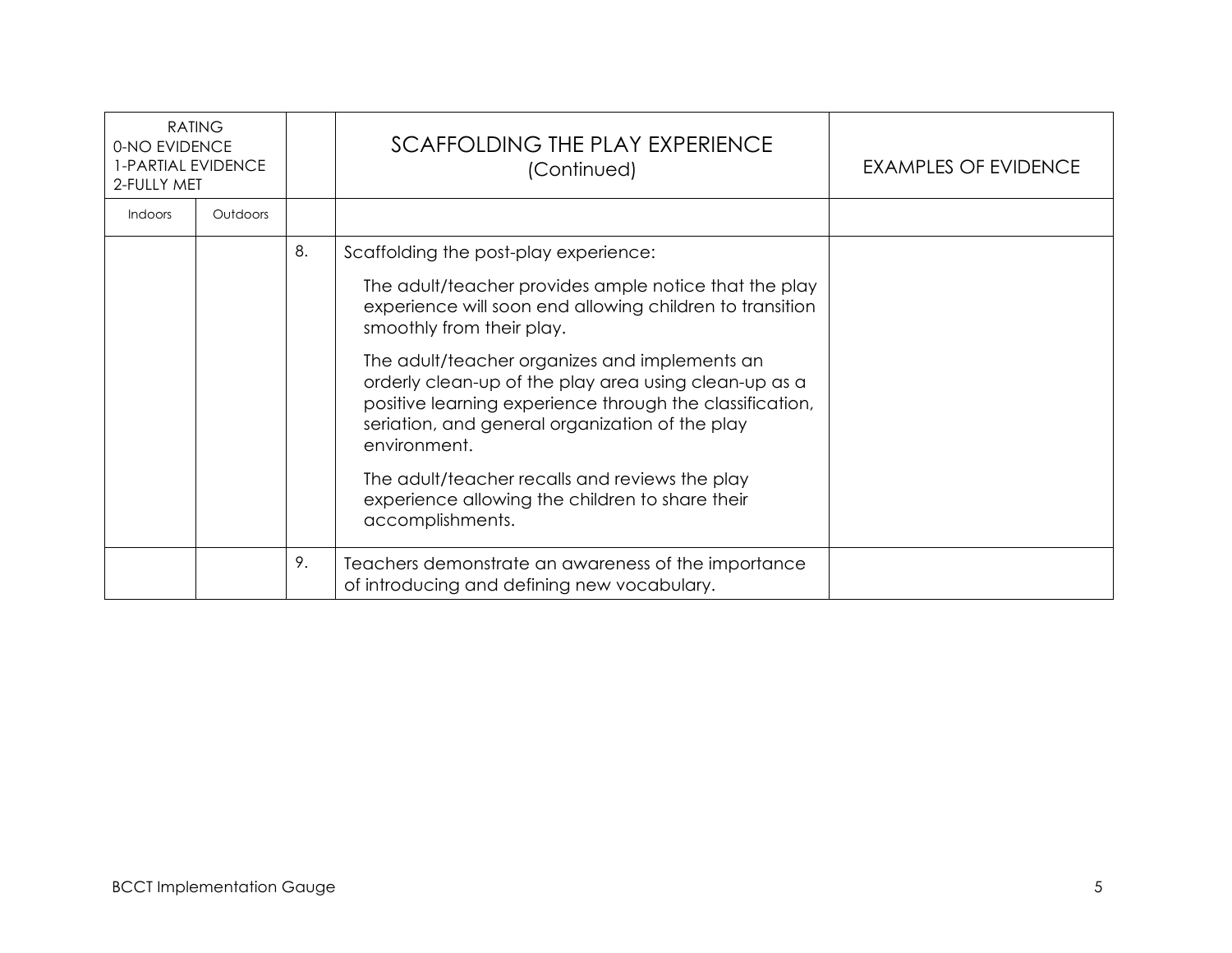| <b>RATING</b><br>0-NO EVIDENCE<br>1-PARTIAL EVIDENCE<br>2-FULLY MET |          |    | FLUID/SENSORIMOTOR PLAY                                                                                                                                                                                                                                                   | EXAMPLES OF EVIDENCE |
|---------------------------------------------------------------------|----------|----|---------------------------------------------------------------------------------------------------------------------------------------------------------------------------------------------------------------------------------------------------------------------------|----------------------|
| Indoors                                                             | Outdoors |    |                                                                                                                                                                                                                                                                           |                      |
|                                                                     |          | 1. | A variety of fluid construction experiences are available<br>throughout each day. (Painting, drawing, play dough,<br>water, sand, etc.)                                                                                                                                   |                      |
|                                                                     |          | 2. | There is DENSITY in children's play opportunities providing<br>a variety of ways fluid/sensorimotor play is presented for<br>the child to experience.<br>Example: Children can use paint at the easel, on finger<br>paint trays, with small brushes on the tabletop, etc. |                      |
|                                                                     |          | 3. | There are theme related books available in the fluid<br>play area.                                                                                                                                                                                                        |                      |
|                                                                     |          | 4. | Children's progress in fluid/sensorimotor play is observed<br>and recorded through the use of BCCT authentic<br>assessment tools. The information obtained is used in<br>planning the intensity and density of experiences<br>provided for the children.                  |                      |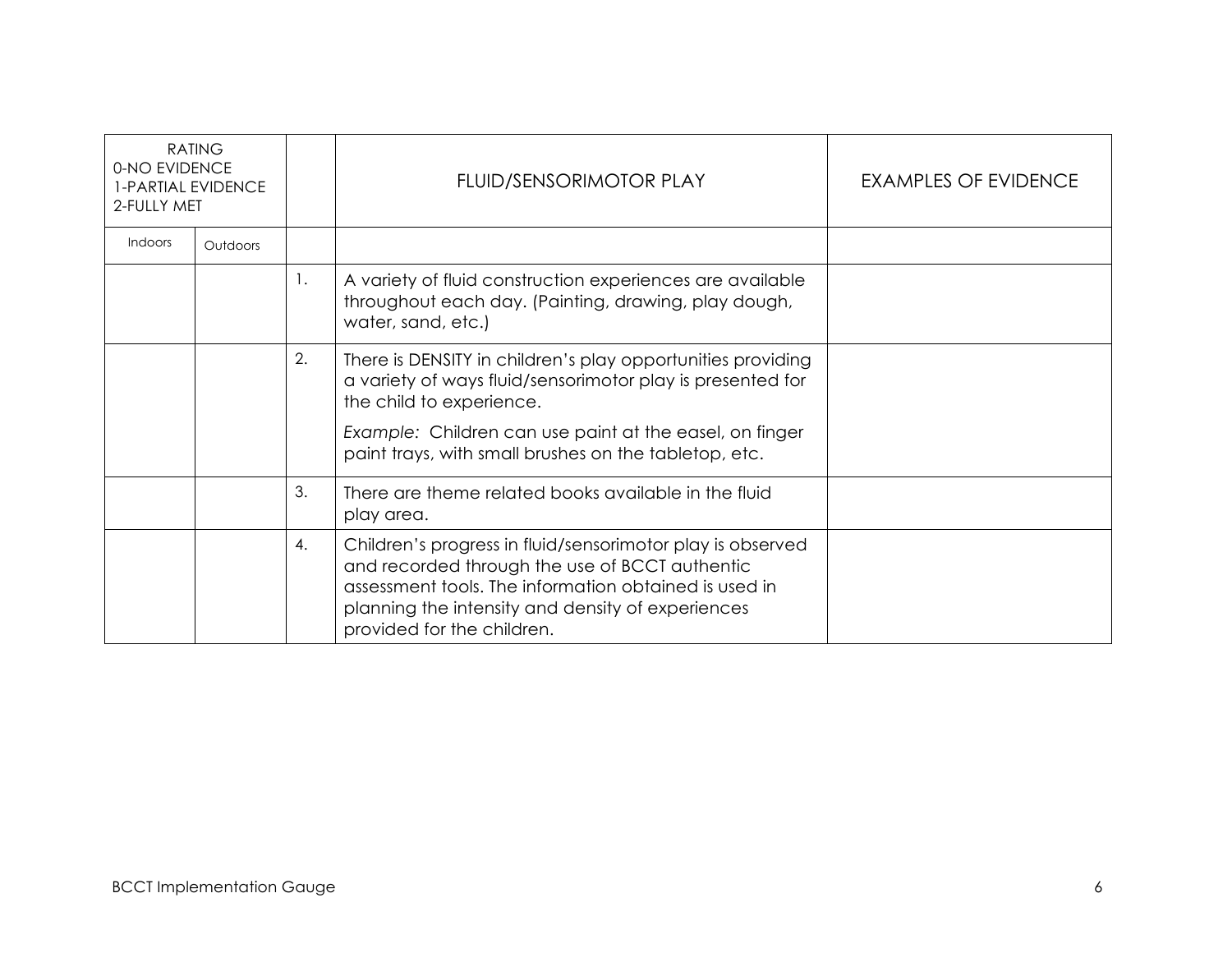| <b>RATING</b><br>0-NO EVIDENCE<br>1-PARTIAL EVIDENCE<br>2-FULLY MET |          |    | STRUCTURED CONSTRUCTION PLAY                                                                                                                                                                                                                                  | <b>EXAMPLES OF EVIDENCE</b> |
|---------------------------------------------------------------------|----------|----|---------------------------------------------------------------------------------------------------------------------------------------------------------------------------------------------------------------------------------------------------------------|-----------------------------|
| Indoors                                                             | Outdoors |    |                                                                                                                                                                                                                                                               |                             |
|                                                                     |          | 1. | There is a defined block area with unit blocks that are<br>classified and organized on shelving.                                                                                                                                                              |                             |
|                                                                     |          | 2. | Block shelves are labeled with pictures and shapes of the<br>various shapes of the blocks.                                                                                                                                                                    |                             |
|                                                                     |          | 3. | Teachers use the appropriate names of the geometric<br>block shapes when talking with the children.                                                                                                                                                           |                             |
|                                                                     |          | 4. | There is DENSITY in children's play opportunities providing<br>a variety of ways structured construction play is<br>presented for the child to experience.                                                                                                    |                             |
|                                                                     |          |    | Example: Children can use unit blocks, Legos,<br>cardboard blocks, etc.                                                                                                                                                                                       |                             |
|                                                                     |          | 5. | There are theme related books available in the<br>structured construction play area.                                                                                                                                                                          |                             |
|                                                                     |          | 6. | There are enough blocks and building space available<br>to support the constructions of each child in the group.<br>A minimum of 35 blocks.                                                                                                                   |                             |
|                                                                     |          | 7. | Children's progress in structured construction play is<br>observed and recorded through the use of BCCT<br>authentic assessment tools. The information obtained is<br>used in planning the intensity and density of experiences<br>provided for the children. |                             |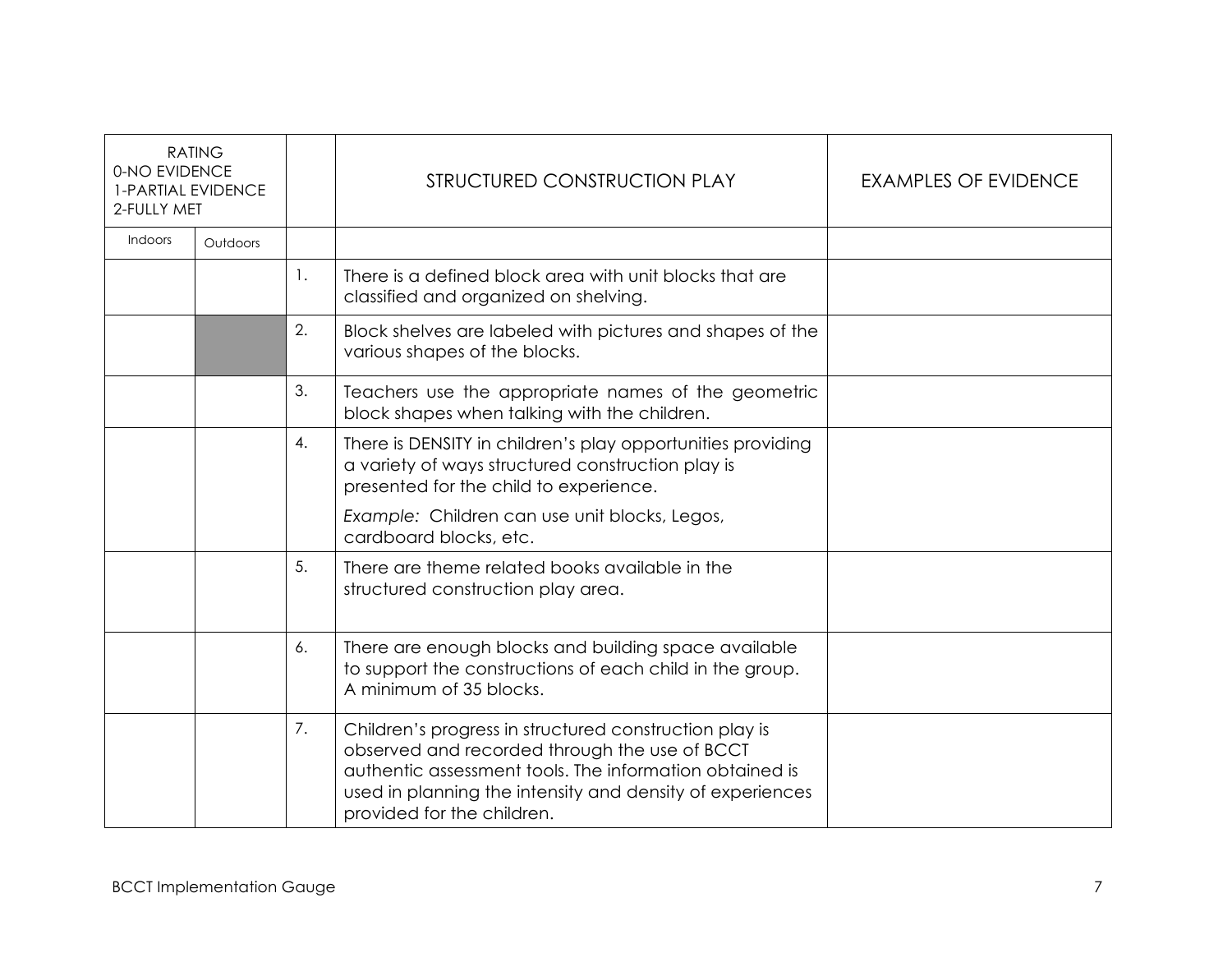| <b>RATING</b><br>0-NO EVIDENCE<br><b>1-PARTIAL EVIDENCE</b><br>2-FULLY MET |          |                | MACRO/MICRO DRAMATIC PLAY                                                                                                                                       | <b>EXAMPLES OF EVIDENCE</b> |
|----------------------------------------------------------------------------|----------|----------------|-----------------------------------------------------------------------------------------------------------------------------------------------------------------|-----------------------------|
| Indoors                                                                    | Outdoors |                |                                                                                                                                                                 |                             |
|                                                                            |          | $\mathbf{1}$ . | There is a macro dramatic play area that is expanded<br>and changed depending on children's interests and the<br>theme.                                         |                             |
|                                                                            |          | 2.             | The materials in the macro dramatic play center are<br>classified and labeled where appropriate.                                                                |                             |
|                                                                            |          | 3.             | There are theme-appropriate literacy experiences<br>provided in the macro-dramatic play area.                                                                   |                             |
|                                                                            |          | 4.             | The themes and props are appropriate for macro<br>dramatic play of both boys and girls and are multi-<br>cultural.                                              |                             |
|                                                                            |          | 5.             | Micro dramatic play props and areas are available<br>throughout each day.                                                                                       |                             |
|                                                                            |          | 6.             | Micro dramatic play props and areas are planned to<br>support the interests of both boys and girls and represent<br>different cultures, disabilities, and ages. |                             |
|                                                                            |          | 7.             | There is DENSITY in children's play opportunities providing<br>a variety of ways dramatic play is presented for the child<br>to experience.                     |                             |
|                                                                            |          |                | Macro Example: Tubs of mud and sand to "cook" in a<br>play kitchen, etc.                                                                                        |                             |
|                                                                            |          |                | Micro Example: Plastic farm animals, fresh hay, and small<br>barns or cardboard boxes made to look like barns.                                                  |                             |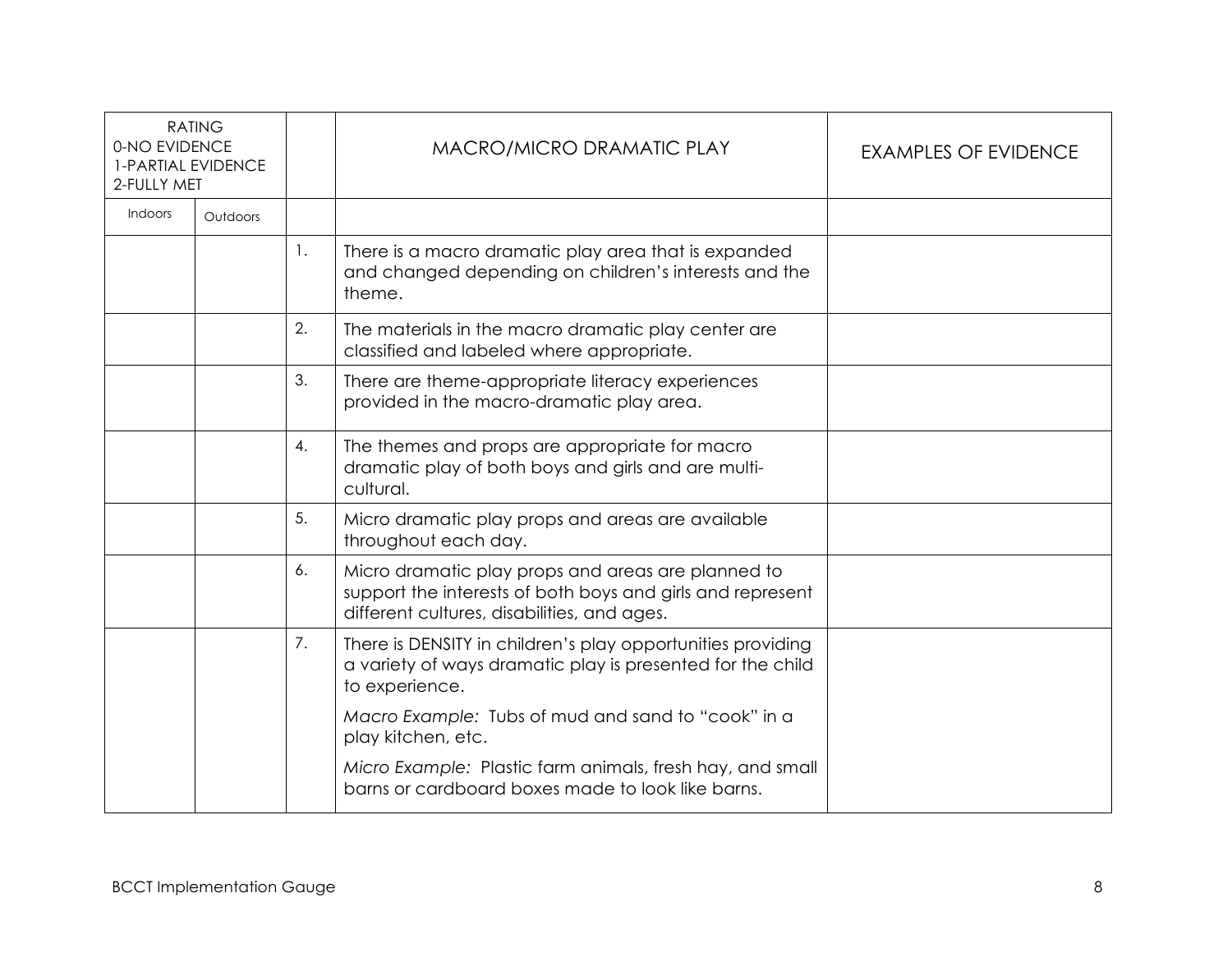| <b>RATING</b><br>0-NO EVIDENCE<br><b>1-PARTIAL EVIDENCE</b><br>2-FULLY MET |          |     | MACRO/MICRO DRAMATIC PLAY<br>(Continued)                                                                                                                                      | <b>EXAMPLES OF EVIDENCE</b> |
|----------------------------------------------------------------------------|----------|-----|-------------------------------------------------------------------------------------------------------------------------------------------------------------------------------|-----------------------------|
| Indoors                                                                    | Outdoors |     |                                                                                                                                                                               |                             |
|                                                                            |          | 8.  | There are books available in the macro and micro play<br>areas that fit the theme.                                                                                            |                             |
|                                                                            |          | 9.  | The adult/teacher regularly records anecdotal<br>observations of children's dramatic play development.                                                                        |                             |
|                                                                            |          | 10. | The information obtained through these observations is<br>used in planning the intensity and density of experiences<br>provided for the children.                             |                             |
|                                                                            |          |     | <b>FINE MOTOR</b>                                                                                                                                                             |                             |
|                                                                            |          | 1.  | Early writing experiences and teacher/adult<br>expectations meet the developmental needs of each<br>child (plain paper for scribbling and tearing).                           |                             |
|                                                                            |          | 2.  | There is DENSITY in children's play opportunities providing<br>a variety of ways fine motor play is presented.                                                                |                             |
|                                                                            |          |     | Example: Simple puzzles, butcher paper on tables with<br>crayons for scribbling, play dough for pinching and<br>rolling, paper for tearing.                                   |                             |
|                                                                            |          | 3.  | There are literacy materials available in the fine motor<br>play area (i.e., theme related big books, different<br>textures/colors of paper for scribbling and tearing, etc.) |                             |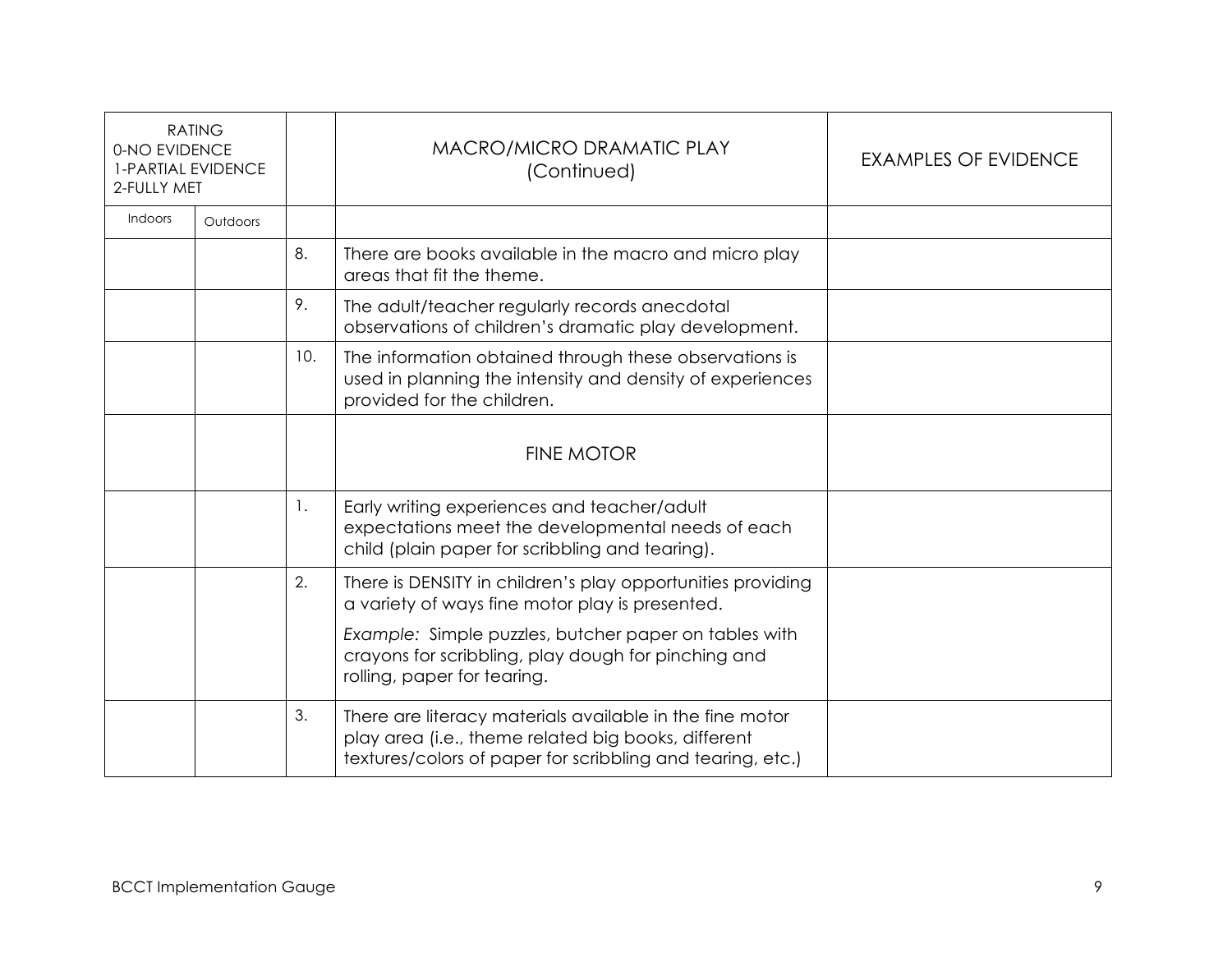| <b>RATING</b><br>0-NO EVIDENCE<br><b>1-PARTIAL EVIDENCE</b><br>2-FULLY MET |          |                | <b>FINE MOTOR</b><br>(Continued)                                                                                                                                                   | <b>EXAMPLES OF EVIDENCE</b> |
|----------------------------------------------------------------------------|----------|----------------|------------------------------------------------------------------------------------------------------------------------------------------------------------------------------------|-----------------------------|
| Indoors                                                                    | Outdoors |                |                                                                                                                                                                                    |                             |
|                                                                            |          | $\mathbf{A}$ . | The adult/teacher regularly records observations of<br>children's fine motor development.                                                                                          |                             |
|                                                                            |          | 5.             | The information obtained through the observation<br>process is used in planning the intensity and density of<br>experiences provided for the children.                             |                             |
|                                                                            |          |                | <b>GROSS MOTOR</b>                                                                                                                                                                 |                             |
|                                                                            |          | -1.            | There is DENSITY in children's play opportunities providing<br>a variety of ways gross motor play is presented.<br>Example: Children can use parachutes, balls, push toys,<br>etc. |                             |
|                                                                            |          | 2.             | There is adequate outdoor space for the children to<br>safely run, jump, and play. A minimum of 75 sq. ft. per<br>child is provided.                                               |                             |
|                                                                            |          | 3.             | There are theme related books available in playground<br>areas.                                                                                                                    |                             |
|                                                                            |          | 4.             | The adult/teacher regularly records observations of<br>children's gross motor development.                                                                                         |                             |
|                                                                            |          | 5.             | The information obtained through the observation<br>process is used in planning the intensity and density of<br>experiences provided for the children.                             |                             |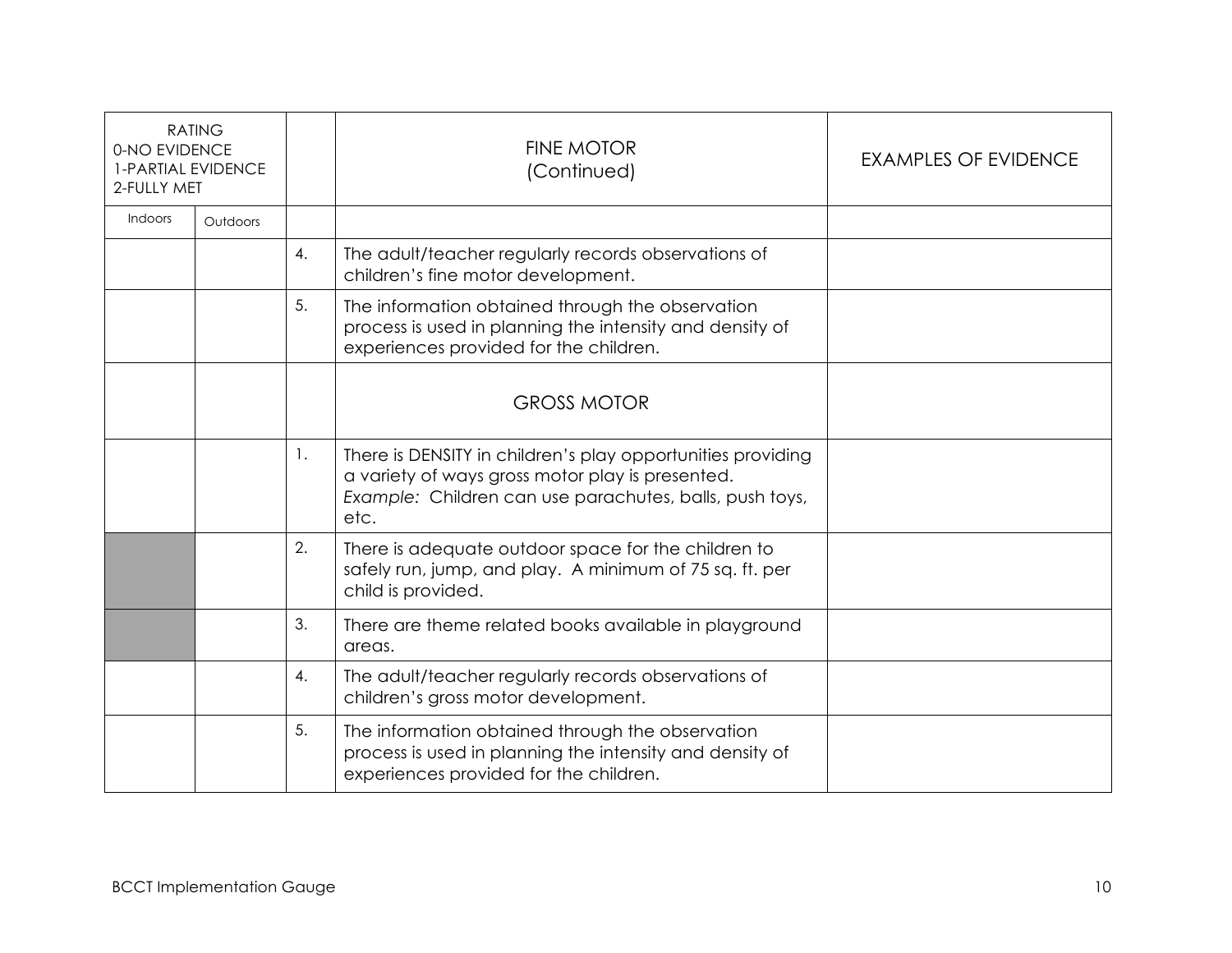| <b>RATING</b><br>0-NO EVIDENCE<br><b>1-PARTIAL EVIDENCE</b><br>2-FULLY MET |    | <b>MEAL TIME</b>                                                                                                                                                                                                                                                               | <b>EXAMPLES OF EVIDENCE</b> |
|----------------------------------------------------------------------------|----|--------------------------------------------------------------------------------------------------------------------------------------------------------------------------------------------------------------------------------------------------------------------------------|-----------------------------|
|                                                                            | 1. | Weekly menus are displayed throughout the program.                                                                                                                                                                                                                             |                             |
|                                                                            | 2. | The adult/teacher supports health and self-help skills by<br>modeling and scaffolding good hand washing<br>techniques.                                                                                                                                                         |                             |
|                                                                            | 3. | The adult/teacher discusses and models the expected<br>behaviors and social interactions.                                                                                                                                                                                      |                             |
|                                                                            | 4. | The adult/teacher introduces the food offered at<br>each meal.                                                                                                                                                                                                                 |                             |
|                                                                            | 5. | The adult/teacher engages the children in conversation,<br>enhancing and extending their language.                                                                                                                                                                             |                             |
|                                                                            | 6. | The adult/teacher makes use of the learning opportunity<br>a well-planned meal provides by discussing the math<br>(numbers, shapes, sizes, etc.), science (temperature,<br>liquid, solid, etc.), and literacy (colors, rhyming words,<br>etc.) concepts presented in the meal. |                             |
|                                                                            | 7. | The adult/teacher plans and implements an orderly<br>clean up, allowing children to classify and sort their trash<br>and dishes/utensils.                                                                                                                                      |                             |